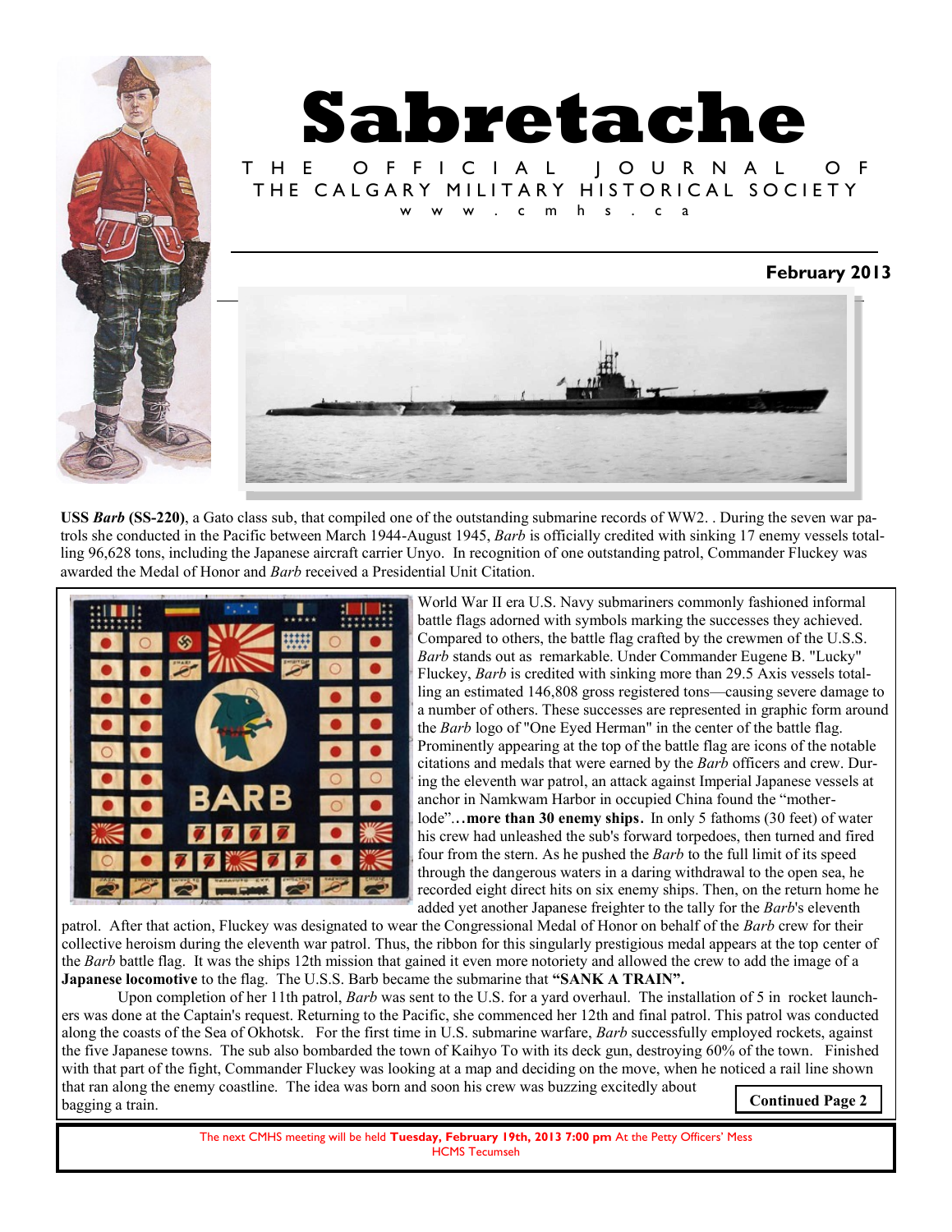### **Sabretache**

THE OFFICIAL JOURNAL OF THE CALGARY MILITARY HISTORICAL SOCIETY

The

CALGARY MILITARY HISTORICAL SOCIETY is a non-profit registered society which fosters the study of the military and the police, and the heritage of Canada, the British Empire, and the world as well as the preservation of military artifacts and records.

The CMHS meets once every calendar month at:

> Petty Officers' Mess HMCS Tecumseh 1820 - 24th Street SW Calgary AB T2T 0G6

All are welcome to attend

EDITOR David Gale (403) 285-4833 mail@cmhs.ca

### OFFICERS OF THE SOCIETY

| David Soltess President |                           |
|-------------------------|---------------------------|
| Susan Elve Secretary    |                           |
| Brian Hanning Treasurer |                           |
| David Gale Editor       |                           |
|                         | David Gale Past President |
| Floyd Stinson Director  |                           |
| Dave Love Historian     |                           |

**SABRETACHE** Is published monthly by the

Calgary Military Historical Society P.O. Box 205, Station M Calgary, AB Canada T2P 2H6 mail@cmhs.ca http://www.cmhs.ca

©2001 Calgary Military Historical Society

## **Notice of Next Meeting**

The next CMHS meeting will be held on

# **Tuesday, February 19th, 2012 19:00 (7:00 pm)**

At the Petty Officers' Mess, HMCS Tecumseh.

Members are reminded that an offering of foodstuffs for the Legion Food Bank is considered your unofficial entrance fee to our regular scheduled meetings*.*

The unofficial agenda of this meeting will be:

- Introduction of guests
- Minutes of last meeting
- Correspondence
- Membership report
- Treasurer's report
- Old business / New business
- Break

The President, David Soltess, would like to invite everyone to remain after the meeting for an informal time of fellowship.

## **USS Barb**



**Crew Members and their flag.**

### **The Story of the Sub that Sank a Train**

The rail line itself wouldn't be a problem. A shore patrol could go ashore under cover of darkness to plant the explosives.. .one of the sub's 55-pound scuttling charges. Commander Lucky Fluckey and his officers were puzzling over how they could blow not only the rails, but also one of the frequent trains that shuttled supplies to equip the Japanese war machine. But no matter how crazy the idea might have sounded, the Barb's skipper would not risk the lives of his men. Thus the **problem...** how to detonate the charge at the moment the train passed, without endangering the life of a shore party.

**Continued page 4**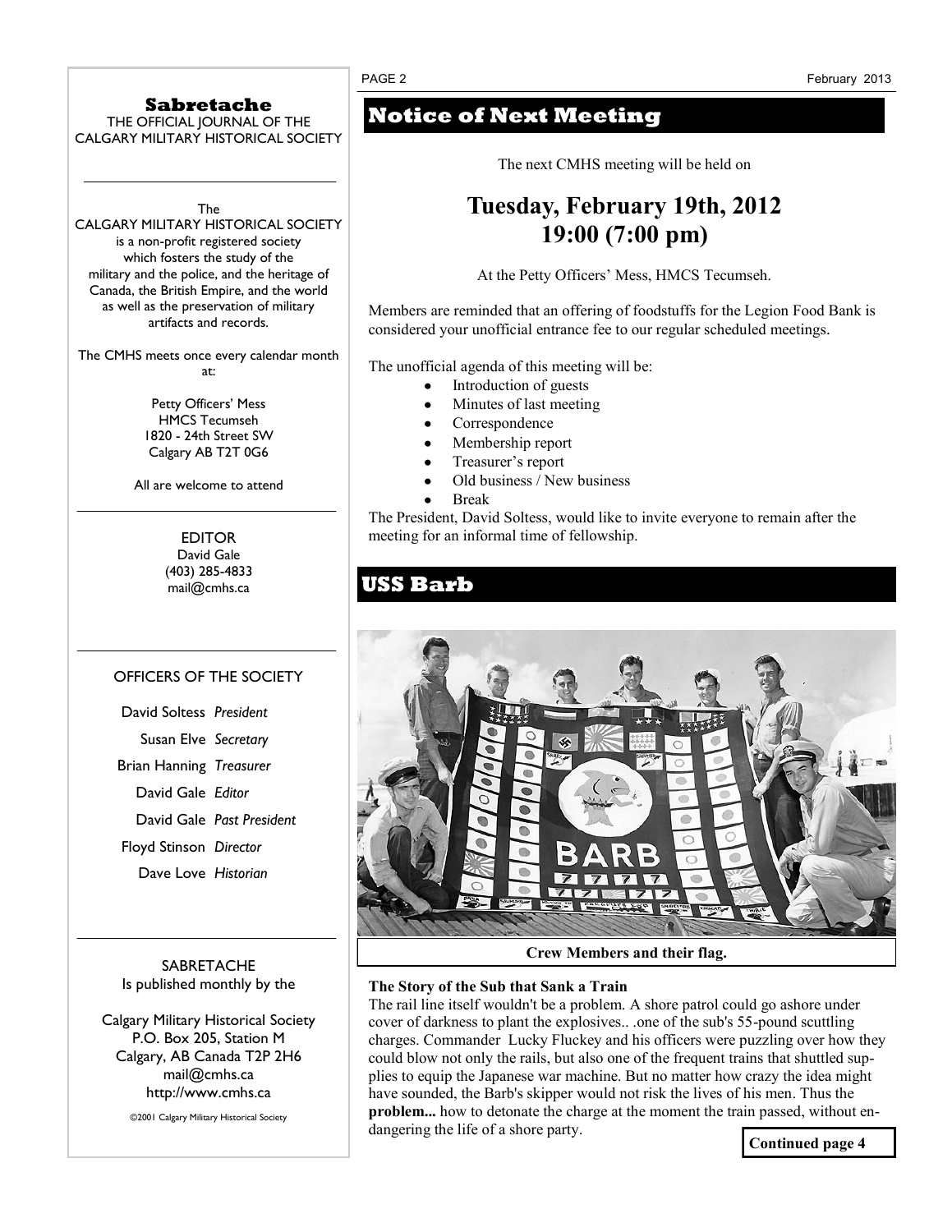Herman

### **Minutes of the last meeting**



brought her back to the United States to serve as a museum ship. The Chang of the United States to serve as a museum ship.